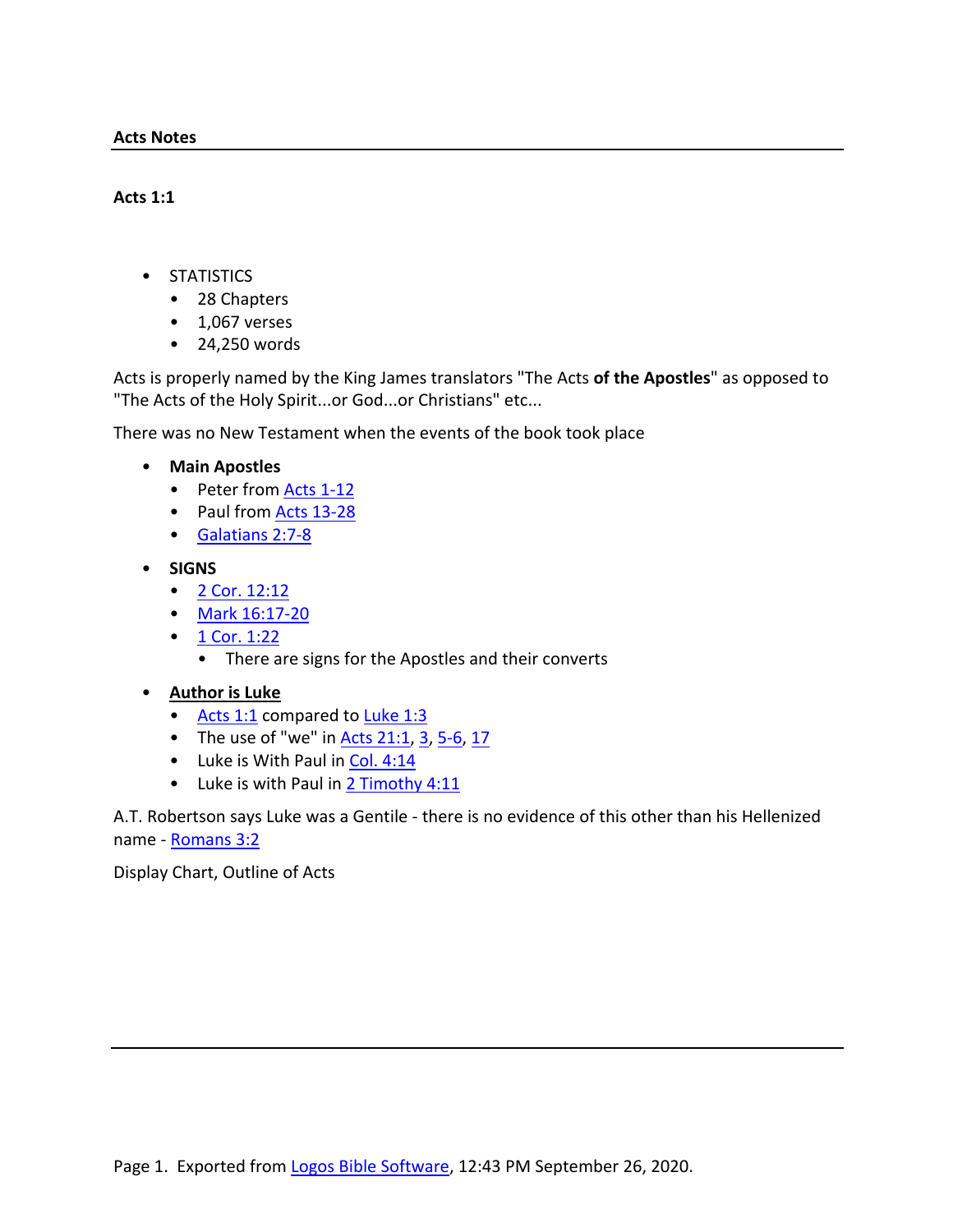# "up"

apostles **whom he had chosen**: This distinguishes from others like Barnabas and Mark and Matthias who are called "apostles" but were not personally chosen by Jesus Christ.

Table of Nations:

https://ref.ly/logosres/9781575673721?ref=Page.p+93&off=389

## **Acts 1:3**

"**infallible**" is changed to "convincing" in all the new versions

# 1 Cor. 15:3-6

"**forty days**" - Christ's resurrection interaction with his followers was not a flippant appearance or two. He spent more than a month with them.

"**kingdom of God**" - No Old Testament saints are born again - John 3:3 - also see Romans 14:17; and Luke 9:27 - Jesus was most likely talking about the millennial kingdom of God, not the church age Kingdom of God which would later be revealed to Paul

## **Acts 1:4**

"**not depart from Jerusalem**" in direct contrast with Acts 1:8 - the difference being the presence of the Holy Spirit, and the amount of revelation at the given time

- "**Promise of the Father**" Luke 24:49
	- 1. The coming of the Holy Spirit Luke 24:49
	- 2. The **endue**ment of power from the Holy Spirit Luke 24:49
	- 3. Baptism of the Holy Spirit Acts 1:5
	- 4. The Filling of the Holy Spirit Acts 2:4
- These four things happen during Acts 1-2 as all one in the same. This is the only place in the Bible where all four of these qualities are present at the same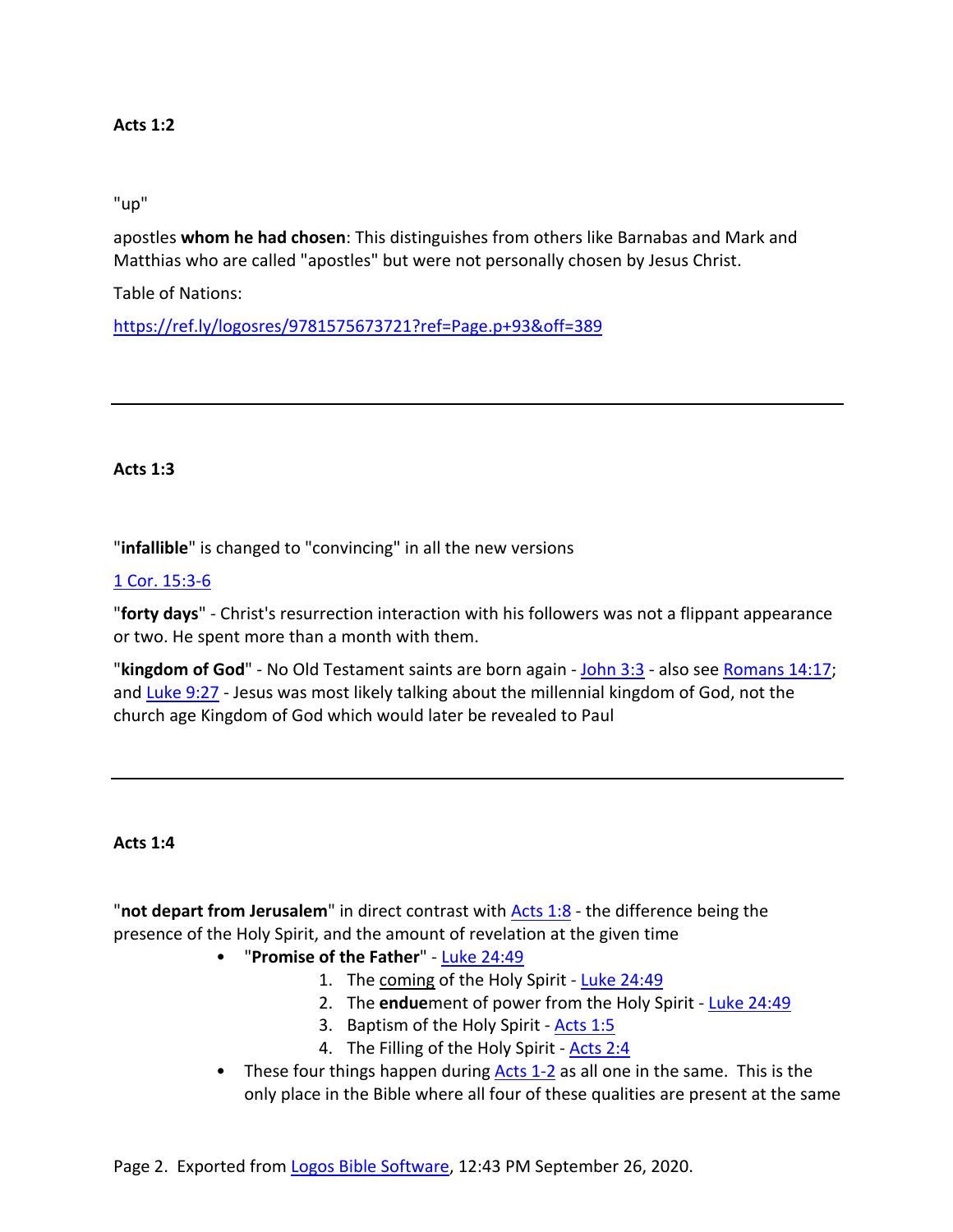time. Much false doctrine is derived from assuming that all four of these qualities have to be present EVERY time the Holy Ghost acts.

5. The beginning of a dispensation

**Acts 1:5**

Baptism of the Holy Ghost:

- $1$  Cor. 12:12-13
- Acts 11:15-16
- Ephesians 4:5

Similar to Matthew 3:10-12 Heb. 10:26-27 Rev. 14:9-11

This question is most likely anticipated from Acts 1:3 Jews lost the kingdom - Jeremiah 22:28-30 The restoration of the Kingdom is Promised in Daniel 2:44; 7:18, 27 Also compare with the question asked in Matthew 24:1-3 Peter is still anticipating an immediate return of Christ in Acts 3:19. There are TEN "booby-traps" found in the book of Acts just waiting for people to loosen enough rope to doctrinally tie their own noose.

- 1. Acts 1:6 Shows the mindset and expectation of the literal fulfillment of all the kingdom prophecies found in the Old Testament. Almost no commentator deals with this passage as it stands, in the context where it is found.
- 2. Acts 2:16 seems like it was placed there just to see of the reader is paying attention to what he's reading. The prophecy mentioned has nothing to do with the surrounding action of the moment.
- 3. Acts 3:19 presents a very real and difficult problem for those who do not take the Bible at its Word when speaking of the restoration of a literal physical kingdom.
- 4. Acts 7:43 "the star of your god Remphan" casts a whole new light on the "Star of David." The true origins of the star are a bit more sinister than we are led to believe.
- 5. Acts 13:48 Gives hyper-Calvinists just the wording they need to "prove" something that isn't so.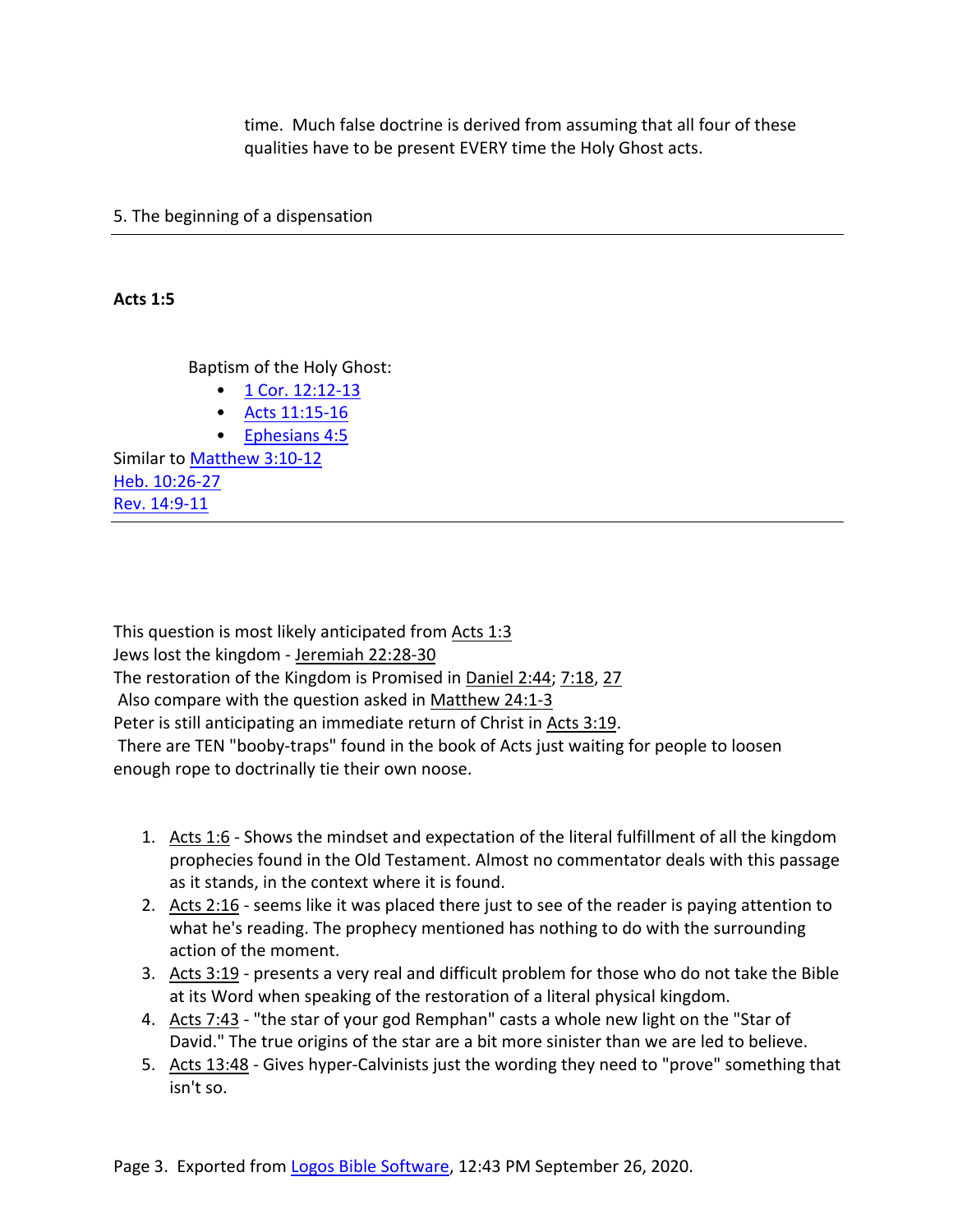- 6. Acts 14:13 The Greek "Zeus" is abandoned for the Latin/Roman "Jupiter" by people expecting a god from outer space that happens to match the details of the advent of the Anti Christ.
- 7. Acts 15:16 "Spiritualizing" the Old Testament Kingdom prophesies takes another hit in this passage.
- 8. Acts 17:22 Paul credits the wisest, most logical, educated people of his day with being "too superstitious."
- 9. Acts 19:35 Jupiter has a female consort: Diana. (Jupiter's Throne in Rome is what became St. Peter's throne, and all the qualities attributed to Mary by Romanism - it's no mystery why none of them can be found in scripture).

10. . Acts 20:28 - an unapologetic statement that God has Blood!

Matthew 3:10-12 Jews lost the kingdom - Jeremiah 22:28-30

The restoration of the Kingdom is Promised in Daniel 2:44; 7:18, 27

Also compare with the question asked in Matthew 24:1-3

Peter is still anticipating an immediate return of Christ in Acts 3:19.

# **Acts 1:7**

Jesus doesn't just say "NO"

Many commentators criticize the disciples for asking Jesus this question, accusing them of being greedy, or impatient, or "not savoring the things that be of God..." or not understanding spiritual issues etc... However, on the contrary, based on the information they have at that point and their knowledge of the Old Testament, this is actually a very intelligent question. It is only from our perspective having the entire Bible in front of us that we can understand God's plan for an invisible spiritual kingdom during the church age. From their perspective, no such thing had been revealed yet. God had not yet opened their understanding (Luke 24:45) about these things. Also note John 16:12-13.

## **Acts 1:8**

The Order of witnessing: start where you are, and then branch out.

2 Timothy 4:5

Interesting that the word Gospel doesn't show up until Acts 8:25. Here, they are not given instructions to preach a particular thing (gospel) such as in Matt. 28:19-20. Note the chart of Acts, and the Development of the Book according to this verse.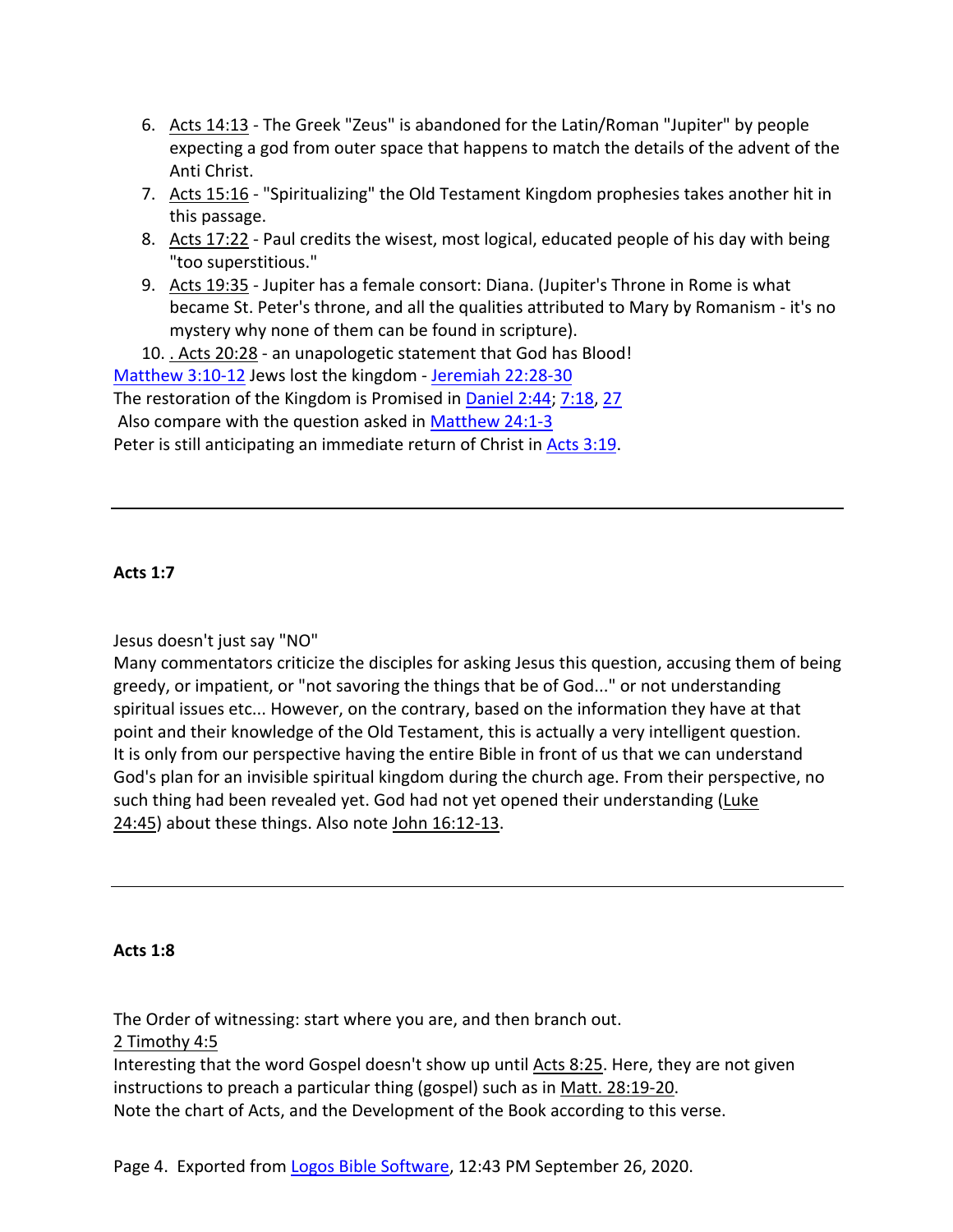"**while they beheld**" - watching Jesus leave with one's own eyes would add immense intensity to the prospect of Him coming back "in like manner as ye have seen him go into heaven." This, along with the resurrection, helps explain the extreme conviction held by the apostles. The ascension is also accounted in Luke 24:51.

### **Acts 1:10**

the "**two men**" are probably just angels as in Luke 24:4 Some people think these two were Moses and Elijah, but if that were so, they probably would have been named, like in Luke 9:30

## **Acts 1:11**

"**this SAME Jesus**" - this Jesus is the only Jesus, and he will never "appear" in a different body or as someone else (Buddha, Krishna, Muhammad, Lord Matraya, 12th Imam, Ekhart Tolle, etc...) - Matt. 24:4-5,23-24, II Cor. 11:3-4

- 1 Tim. 3:16
- Hebrews 1:3

"**in like manner**" - he ascended up into the sky - he will descend down from the sky - Matt. 24:27

"as" - Even to the same place "Mt. Olivet" - v. 12 - Zechariah 14:3-4

"**Ye men of Galilee**" - note Acts 2:7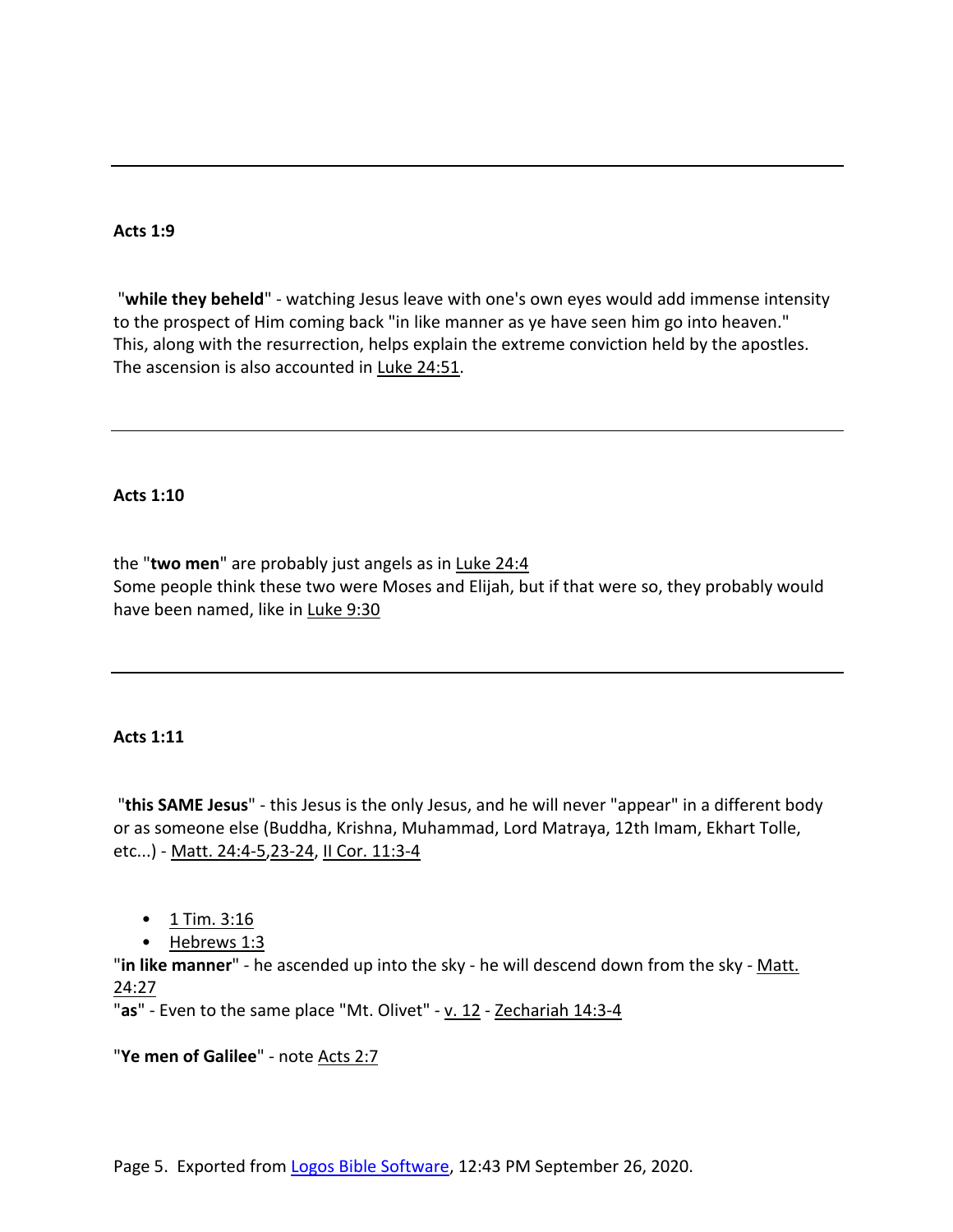"**Jerusalem**" - Jesus told them to wait in the city of Jerusalem until they get endued with power from on high (Luke 24:49).

"**a sabbath day's journey**" - 7.5 furlongs. about 3,000 feet if the cubit is eighteen inches. Ex. 16:29 and Num. 35:5 are supposed to have been the basis for this "maximum" journey on the Sabbath; however, this is the work of Josephus and Rabbinical Talmudists.

Whoever Theophilus is, Luke expects him to understand this expression without explanation. Theophilus apparently understands at least this much about Judaism.

### **Acts 1:13**

this "**Judas**" is likely the Jude that wrote the epistle just before Revelation.

### **Acts 1:14**

"**Mary**" - this is the last mention of Mary in the Bible "**...Jesus, and with his brethren.**" - Yes, Jesus had brothers. They are named in Mark 6:3 "Cousin" is used in Luke 1:36 and Luke 1:58, and could easily have been used in Acts 1:14 or in Mark 6:3 if it were intended.

**Acts 1:16**

"**by the mouth of David**" - Psalm 41:9 ; Gen. 3:15 - ; John 6:70 "**which was guide to them that took Jesus**" - Luke 22:47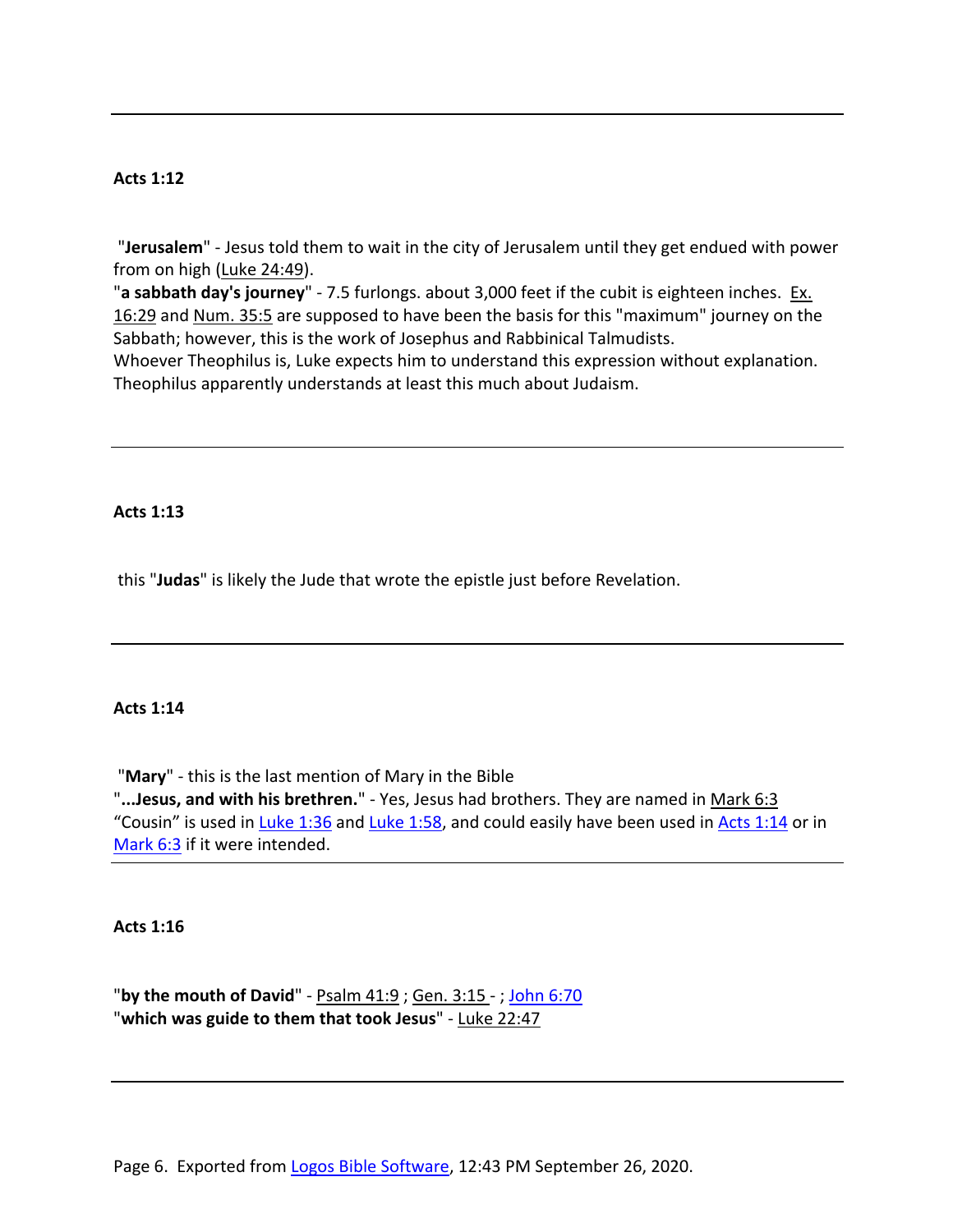"**purchased a field**" - he did this by proxy - he threw the money back down at the chief priests, and they went a purchased a field on his behalf with his money. Matt. 27:1-10; "**HEADlong**" - there's a theme throughout the Bible where the types of Anti Christs get wounded in the head just as will happen to the antichrist and to Satan

- Sisera Judges 4:21-22
- Goliath 1 Samuel 17:49-50
- Serpent Genesis 3:15; Romans 16:20
- Abimelech Judges 9:53

"**falling headlong, he burst asunder in the midst, and all his bowels gushed out.**" - Matthew  $27:5, 51$ 

**Acts 1:19**

Zechariah 11:12-13 Matt. 27:7-10

### **Acts 1:20**

Psalm 109:6-8 is the cross reference, yet if you follow the passage, Psalm 109:6-19 is all about the antichrist.

Apostles cannot just be replaced on a whim. Judas as an apostle can only be replaced because there is a specific prophecy dealing with his replacement.

Question from Carl: how did these apostles get their understanding of which passages in the OT pertained to Jesus?

### **Acts 1:21**

Page 7. Exported from Logos Bible Software, 12:43 PM September 26, 2020.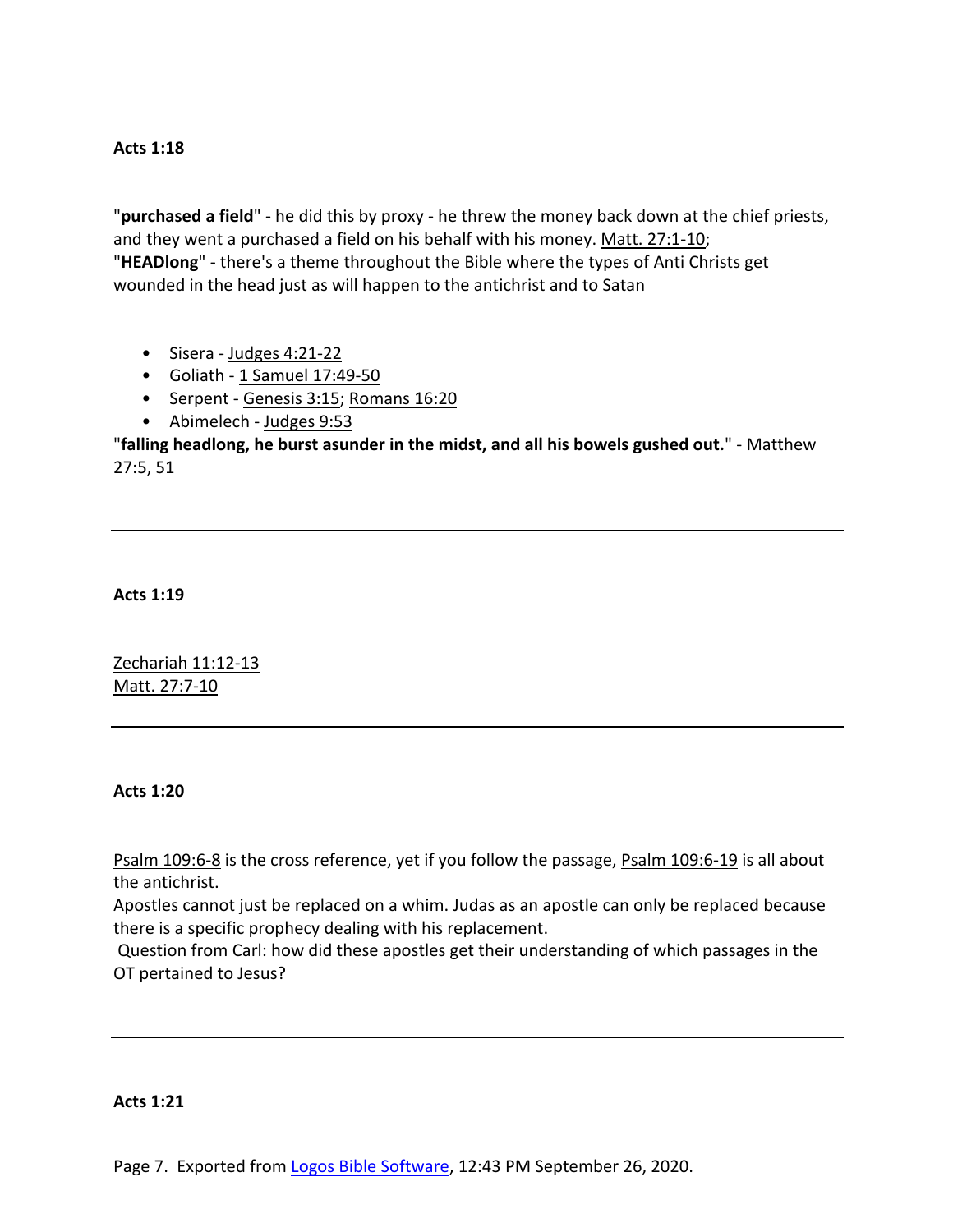Qualifications of an Apostle

- Companied with the apostles "all the time" that the Lord Jesus was going in and out among them.
- Companied with them from the Baptism of John until the ascension
- Physically witnessed the resurrected Christ (1 Cor. 15:5-9).

**Acts 1:22**

See notes on verse 21 Note about false apostles - Revelation 2:2

## **Acts 1:23**

The first person has 3 different names. On a side note: not all three names are used all the time. Example, sometimes Simon Peter is called Simon, sometimes Peter, and sometimes Cephas, etc... This also shows why some genealogies don't seem to match up some times and it can create a lot of difficulty in sorting out some biblical characters.

**Acts 1:24**

"**thou hast chosen**" - they are fully confident that God is doing the choosing, and not only that , but HAS ALREADY chosen

BOTH MEN ARE ALREADY SAVED! Chosen (ἐκλέγομαι) is NEVER about salvation. It is ALWAYS about service.

The point isn't calvinistic predestination. The point is that they recognized the severity of the choice and who was actually in control of the outcome (Psalm 109:6-7 and Pro. 16:33) .

Page 8. Exported from Logos Bible Software, 12:43 PM September 26, 2020.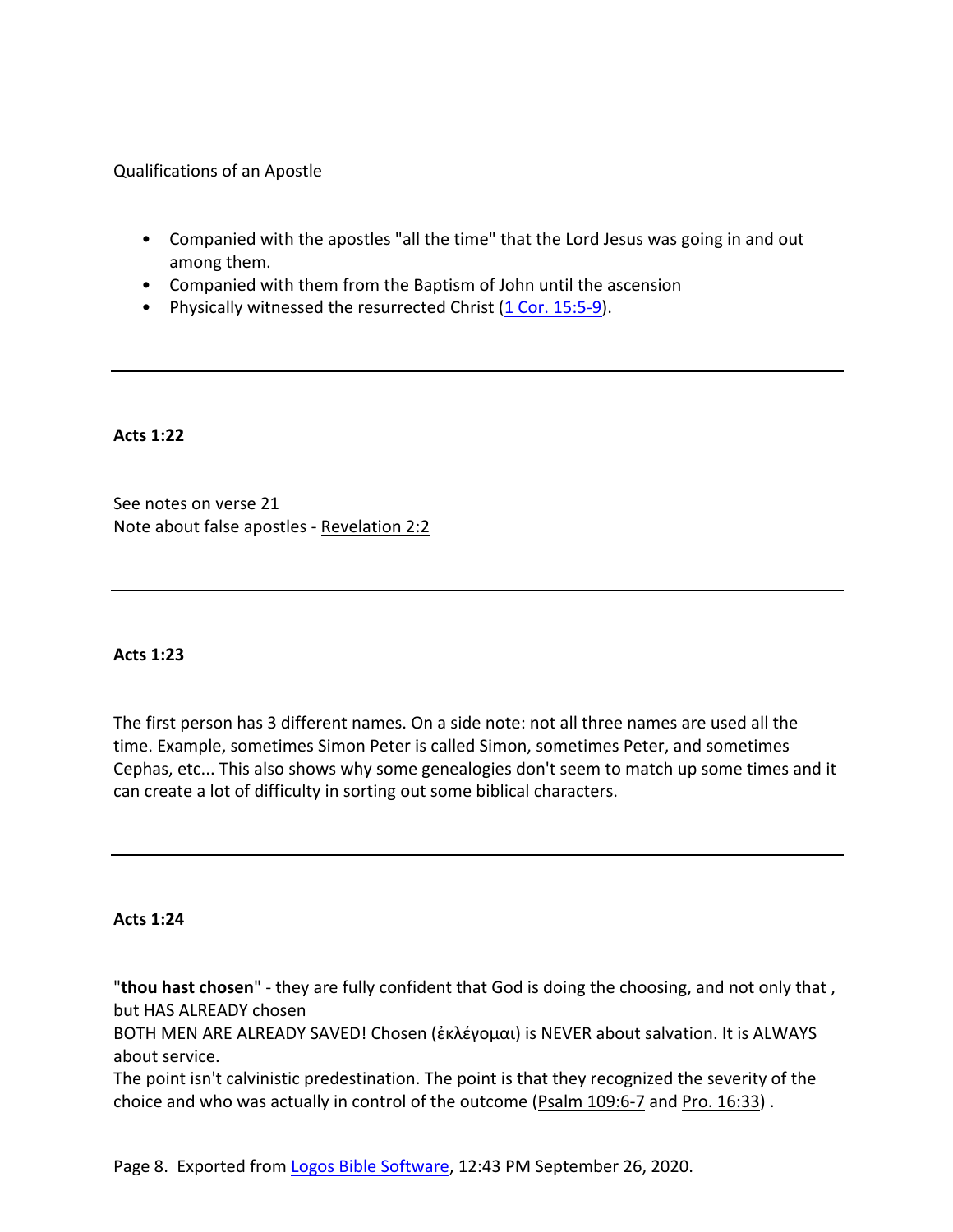# "**that he might go to his own place**"

Judas - man - Rev. 13:18

- John 6:70
- Rev. 9:11; 17:11
- Son of Simon John 6:71 indicating human birth
- Son of Perdition John 17:12; II Thess. 2:3

## Antichrist...?

- Body of a man
- Soul of the Devil
- Spirit of Judas Iscariot

## **Acts 1:26**

Casting Lots

- Proverbs 16:33
- Leviticus 16:8
- Joshua 18:6-10
- Nehemiah 11:1
- Ps.  $22:18$
- Joshua 7

Casting lots was the OT manner of seeking God's face since they did not believe in blind chance - no such thing. They believed God controlled the outcome of all things.

Casting lots should never be used for personal gain or to tempt God. Today, we have the complete scripture and wise decisions can be made by applying sound biblical principles. Just